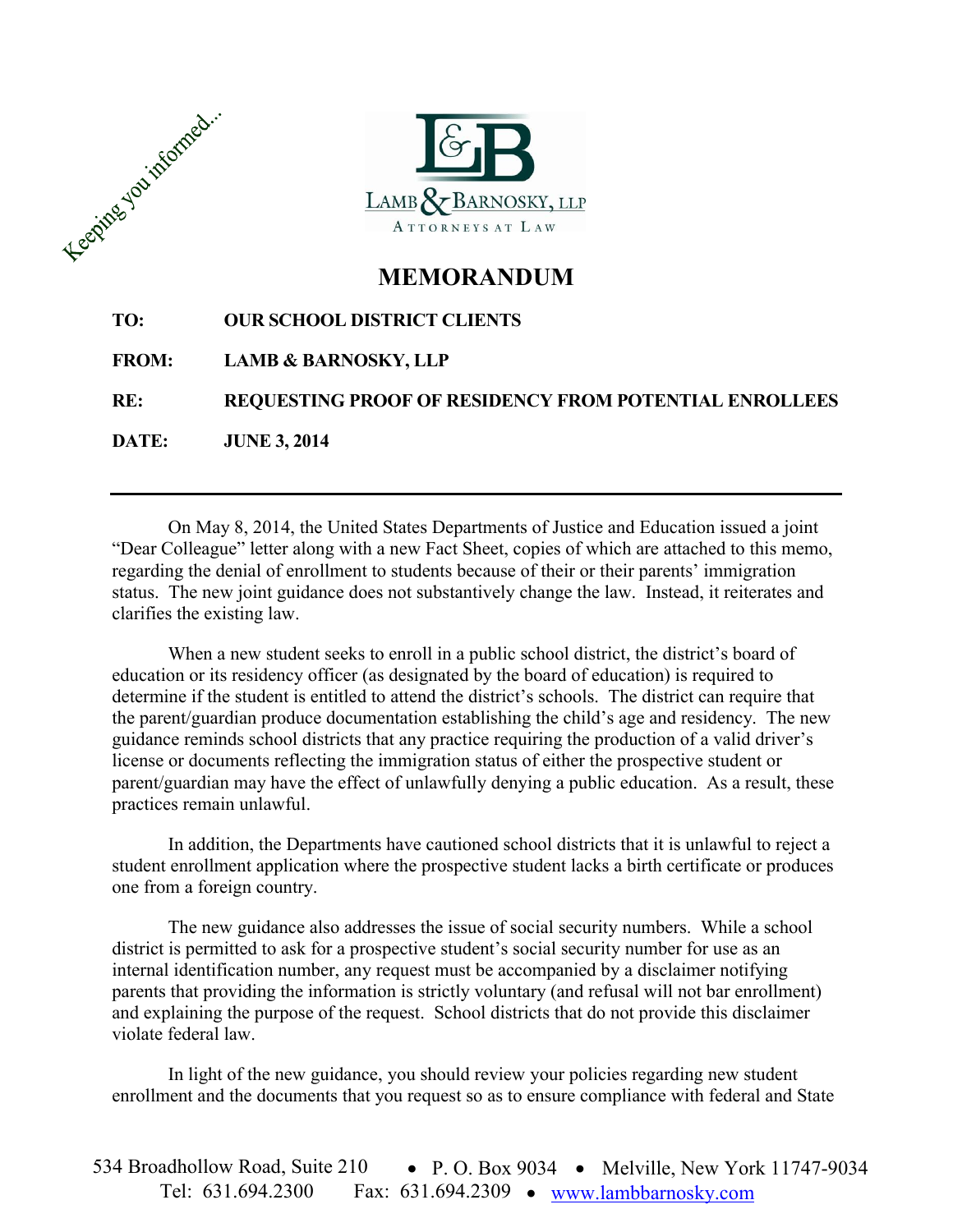requirements. You should also ensure that, if you request the social security numbers of prospective students, your request is accompanied by the appropriate disclaimer.

Please contact us if you have any questions or concerns relating to your compliance with federal and State laws and regulations or if you would like us to review or help you create or update your policies and procedures regarding documentation requested to verify student residency.

THIS MEMORANDUM IS MEANT TO ASSIST IN THE GENERAL UNDERSTANDING OF CURRENT LAW. IT IS NOT TO BE REGARDED AS LEGAL ADVICE. THOSE WITH PARTICULAR QUESTIONS SHOULD SEEK THE ADVICE OF COUNSEL.

© Lamb & Barnosky, LLP 2014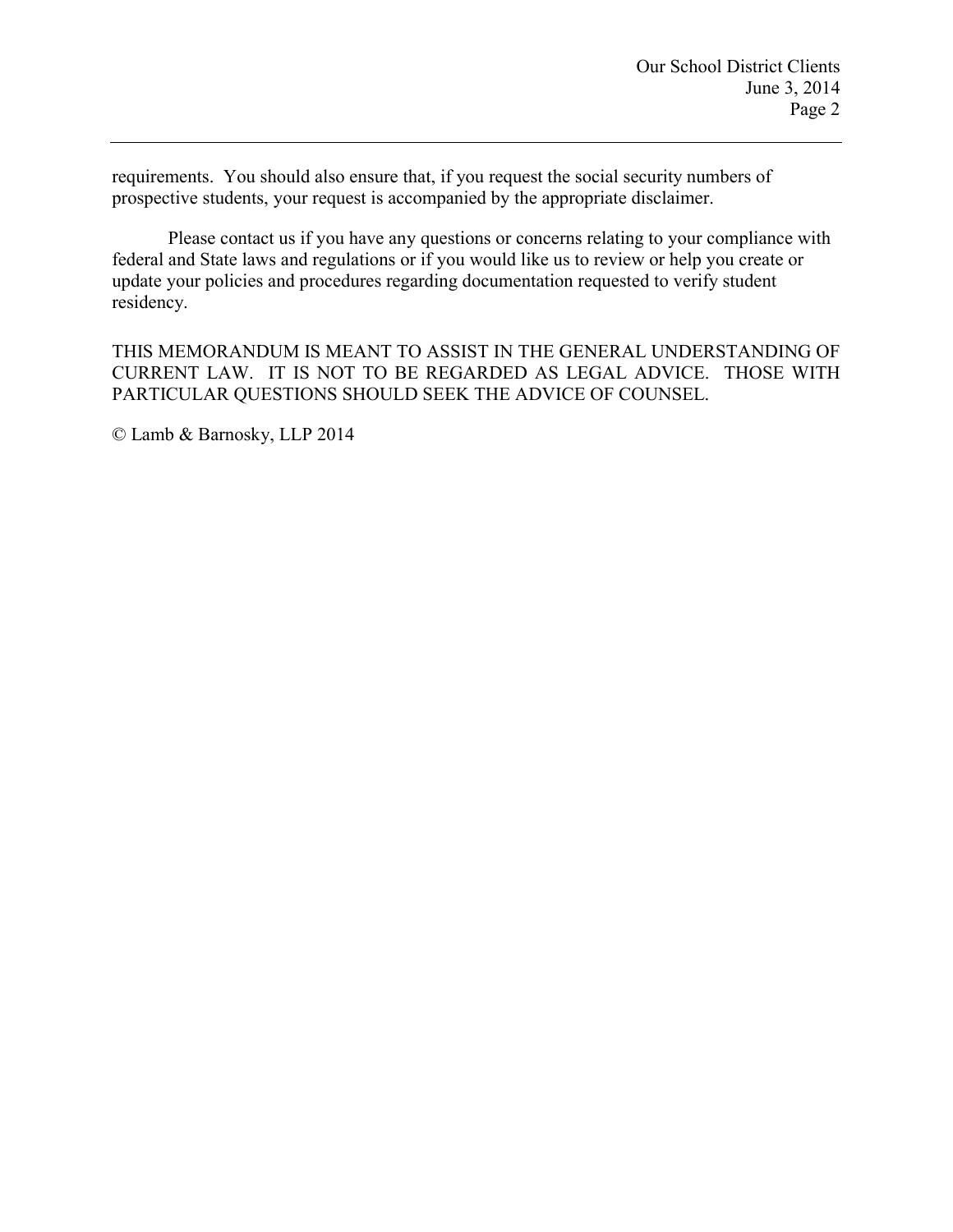

U.S. Department of Justice Civil Rights Division

U.S. Department of Education Offîce for Civil Rights Office of the Generol Counsel



May 8, 2014

Dear Colleague

Under Federal law, State and local educational agencies (hereinafter "districts") are required to provide all children with equal access to public education at the elementary and secondary level. Recently, we have become aware of student enrollment practices that may chill or discourage the participation, or lead to the exclusion, of students based on their or their parents' or guardians' actual or perceived citizenship or immigration status. These practices contravene Federal law. Both the United States Department of Justice and the United States Department of Education (Departments) write to remind you of the Federal obligation to provide equal educational opportunities to all children residing within your district and to offer our assistance in ensuring that you comply with the law. We are writing to update the previous Dear Colleague Letter on this subject that was issued on May 6, 2011, and to respond to inquiries the Departments received about the May 6 Letter. This letter replaces the May 6 Letter.

The Departments enforce numerous statutes that prohibit discrimination, including Titles lV and Vl of the Civil Rights Act of 1964. Title lV prohibits discrimination on the basis of race, color, or national origin, among other factors, by public elementary and secondary schools. 42 U.S.C. 5 2000c-6. Title Vl prohibits discrimination by recipients of Federalfinancial assistance on the basis of race, color, or national origin. 42 U.S.C. S 2000d. Title Vl regulations, moreover, prohibit districts from unjustifiably utilizing criteria or methods of administration that have the effect of subjecting individuals to discrimination because of their race, color, or national origin, or have the effect of defeating or substantially impairing accomplishment of the objectives of a program for individuals of a particular race, color, or national origin. See 28 C.F.R.  $\S$  42.104(b)(2) and 34 C.F.R.  $$100.3(b)(2).$ 

Additionally, the United States Supreme Court held in the case of Plyler v. Doe, 457 U.S. 202 (1982), that a State may not deny access to a basic public education to any child residing in the State, whether present in the United States legally or otherwise. Denying "innocent children" access to <sup>a</sup> public education, the Court explained, "imposes a lifetime hardship on a discrete class of children not accountable for their disabling status. . . . By denying these children a basic education, we deny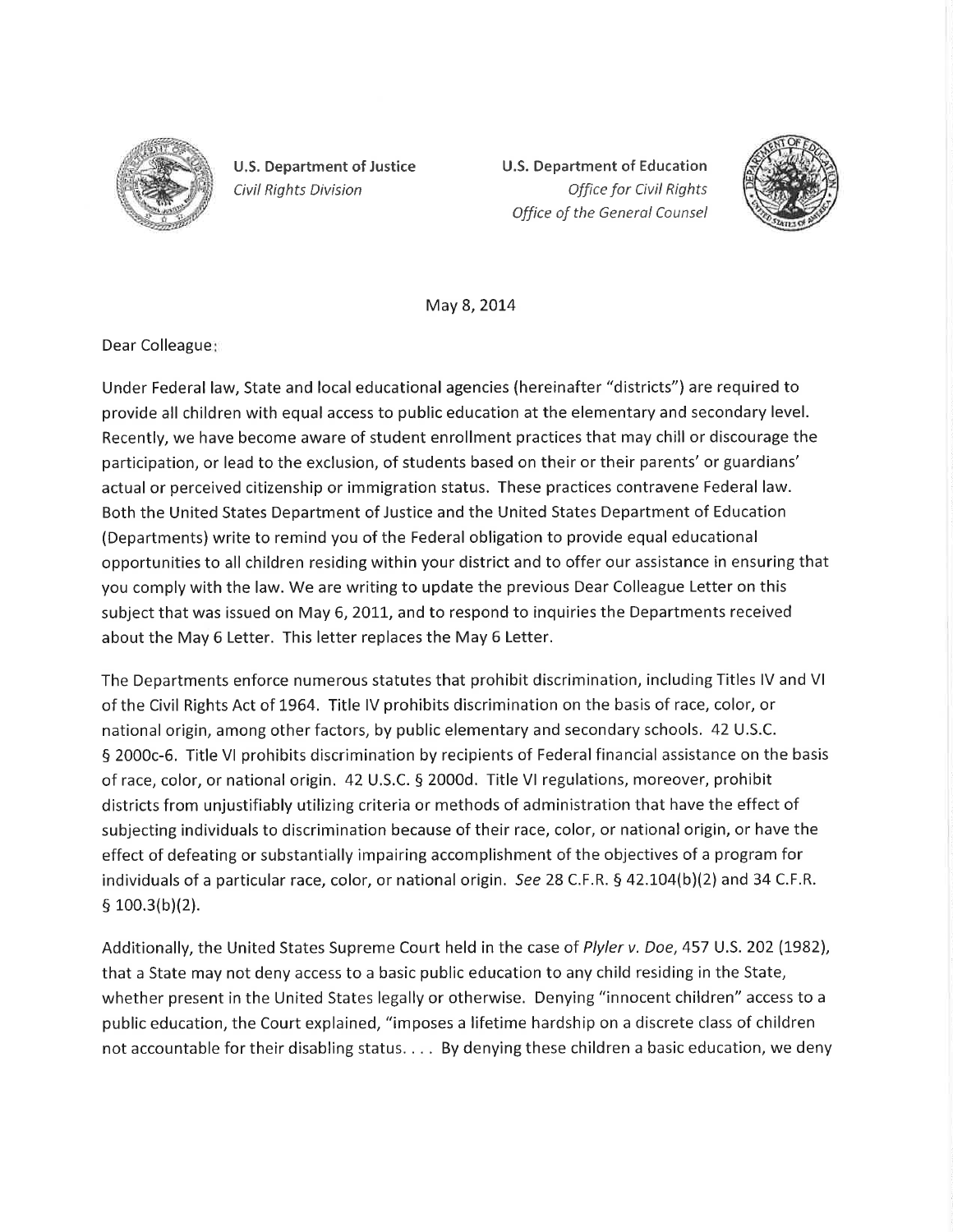them the ability to live within the structure of our civic institutions, and foreclose any realistic possibility that they will contribute in even the smallest way to the progress of our Nation." Plyler, 457 U.S. at 223. As Plyler makes clear, the undocumented or non-citizen status of a student (or his or her parent or guardian) is irrelevant to that student's entitlement to an elementary and secondary public education.

To comply with these Federal civil rights laws, as well as the mandates of the Supreme Court, you must ensure that you do not discriminate on the basis of race, color, or national origin, and that students are not barred from enrolling in public schools at the elementary and secondary level on the basis of their own citizenship or immigration status or that of their parents or guardians. Moreover, districts may not request information with the purpose or result of denying access to public schools on the basis of race, color, or national origin. To assist you in meeting these obligations, we provide below some examples of permissible enrollment practices, as well as examples of the types of information that may not be used as a basis for denying a student entrance to school.

In order to ensure that its educational services are enjoyed only by residents of the district, a district may require students or their parents to provide proof of residency within the district. See, e.g., Martinez v. Bynum, 461 U.S. 321, 328 (1983).<sup>1</sup> For example, a district may require copies of phone and water bills or lease agreements to establish residency. While a district may restrict attendance to district residents, inquiring into students' citizenship or immigration status, or that of their parents or guardians would not be relevant to establishing residency within the district. A district should review the list of documents that can be used to establish residency and ensure that any required documents would not unlawfully bar or discourage a student who is undocumented or whose parents are undocumented from enrolling in or attending school.

As with residency requirements, rules vary among States and districts as to what documents students may use to show they fall within State- or district-mandated minimum and maximum age requirements, and jurisdictions typically accept a variety of documents for this purpose. A school district may not bar a student from enrolling in its schools because he or she lacks a birth certificate or has records that indicate a foreign place of birth, such as a foreign birth certificate.

 $^{\rm 1}$ Homeless children and youth often do not have the documents ordinarily required for school enrollment such as proof of residency or birth certificates. A school selected for a homeless child must immediately enroll the homeless child, even if the child or the child's parent or guardian is unable to produce the records normally required for enrollment. See 42 U.S.C. § 11432(g)(3)(C)(1).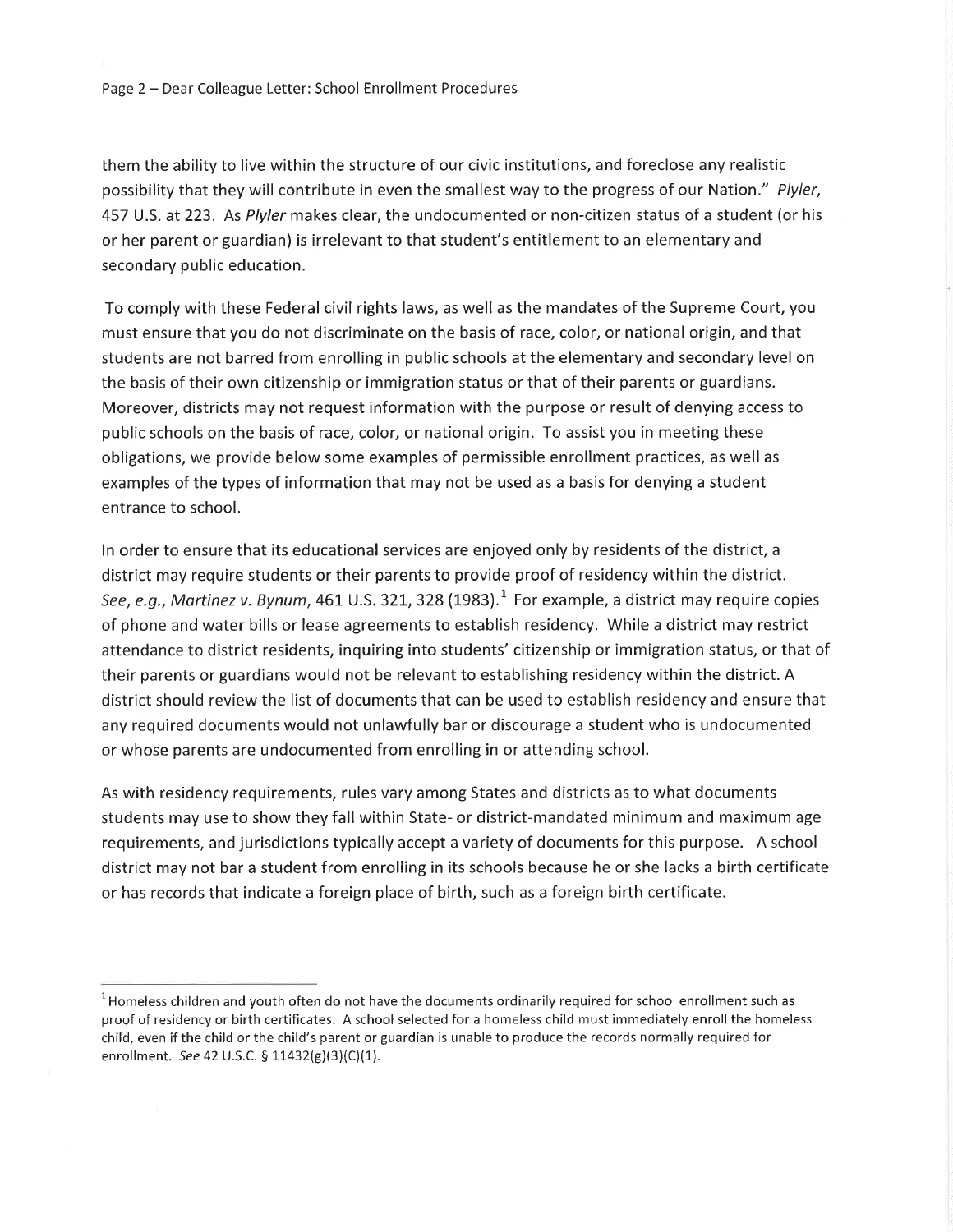Moreover, we recognize that districts have Federal obligations, and in some instances State obligations, to report certain data such as the race and ethnicity of their student population. While the Department of Education requires districts to collect and report such information, districts cannot use the acquired data to discriminate against students; nor should a parent's or guardian's refusal to respond to a request for this data lead to a denial of his or her child's enrollment.

Similarly, we are aware that many districts request a student's social security number at enrollment for use as a student identification number. A district may not deny enrollment to a student if he or she (or his or her parent or guardian) chooses not to provide a social security number. See 5 U.S.C.  $5552a$  (note).<sup>2</sup> If a district chooses to request a social security number, it shall inform the individual that the disclosure is voluntary, provide the statutory or other basis upon which it is seeking the number, and explain what uses will be made of it. *Id.* In all instances of information collection and review, it is essential that any request be uniformly applied to all students and not applied in <sup>a</sup> selective manner to specific groups of students.

As the Supreme Court noted in the landmark case of Brown v. Board of Education, 347 U.S. 483 (1954), "it is doubtful that any child may reasonably be expected to succeed in life if he [or she] is denied the opportunity of an education." Id. at 493. Both Departments are committed to vigorously enforcing the Federal civil rights laws outlined above and to providing any technical assistance that may be helpful to you so that all students are afforded equal educational opportunities. As immediate steps, you first may wish to review the documents your district requires for school enrollment to ensure that the requested documents do not have a chilling effect on a student's enrollment in school. Second, in the process of assessing your compliance with the law, you might review State and district level enrollment data. Precipitous drops in the enrollment of any group of students in a district or school may signal that there are barriers to their attendance that you should further investigate.

We are also attaching frequently asked questions and answers and a fact sheet that should be helpful to you. Please contact us if you have additional questions or if we can provide you with assistance in ensuring that your programs comply with Federal law. You may contact the Department of Justice, Civil Rights Division, Educational Opportunities Section, at (877) 292-3804 or education@usdoi.gov, the Department of Education Office for Civil Rights (OCR) at (800) 421-3481 or ocr@ed.gov or the Department of Education Office of the General Counsel at(2O2) 401-6000. You may also visit http://wdcrobcolp01.ed.gov/CFAPPS/OCR/contactus.cfm for the OCR enforcement office that serves

<sup>&</sup>lt;sup>2</sup> Federal law provides for certain limited exceptions to this requirement. See Pub. L. No. 93-579, § 7(a)(2).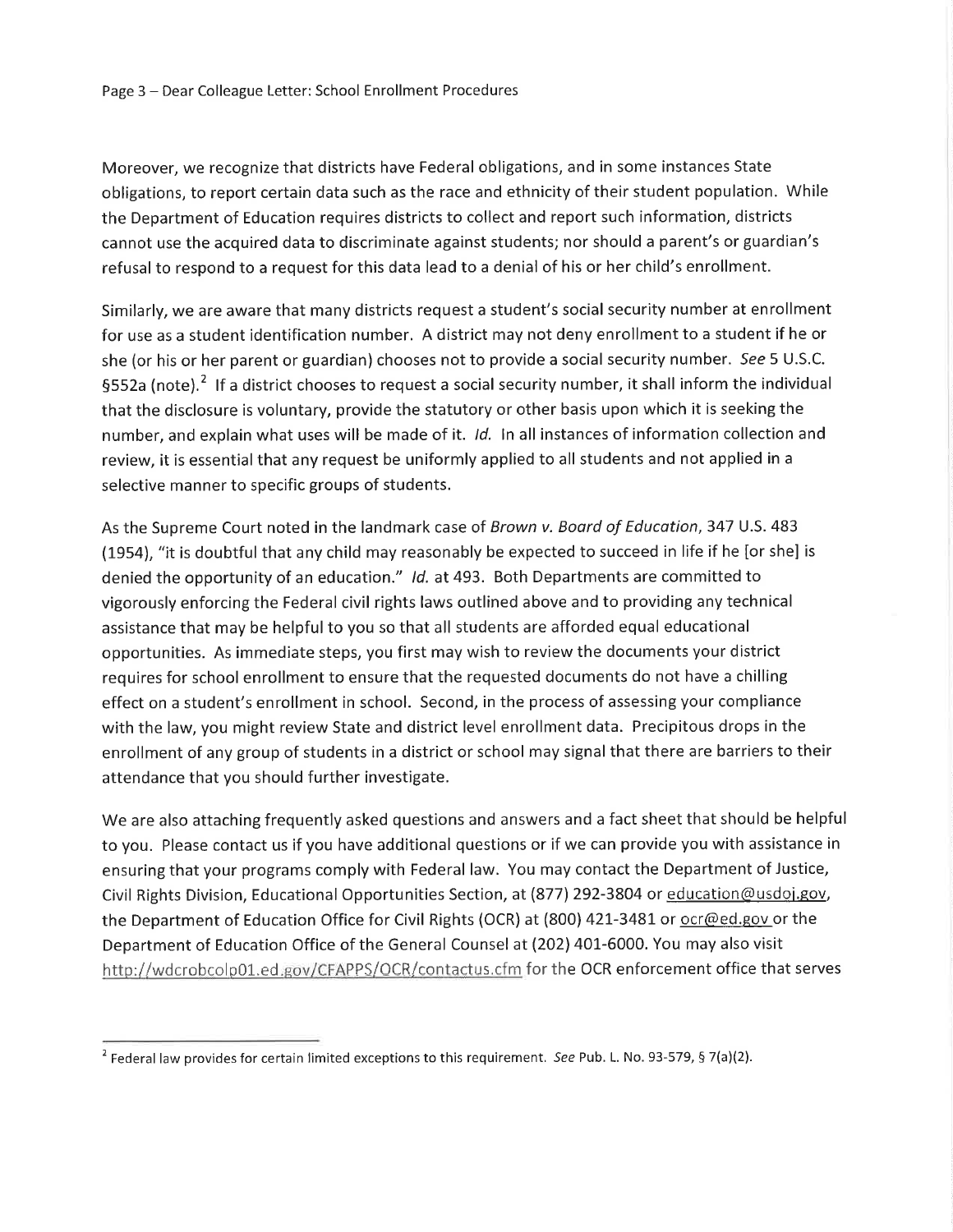your area. For general information about equal access to public education, please visit our websites at http://www.justice.gov/crt/edo and http://www2.ed.gov/ocr/index.html.

We look forward to working with you. Thank you for your attention to this matter and for taking the necessary steps to ensure that no child is denied a public education.

Sincerely,

Catherine E. Lhamon Assistant Secretary Office for Civil Rights U.S. Department of Education

/sl /sl /sl

Philip H. Rosenfelt Deputy General Counsel Delegated the Authority to Perform the Functions and Duties of the General Counsel U.S. Department of Education

Jocelyn Samuels Acting Assistant Attorney General Civil Rights Division U.S. Department of Justice

Attachments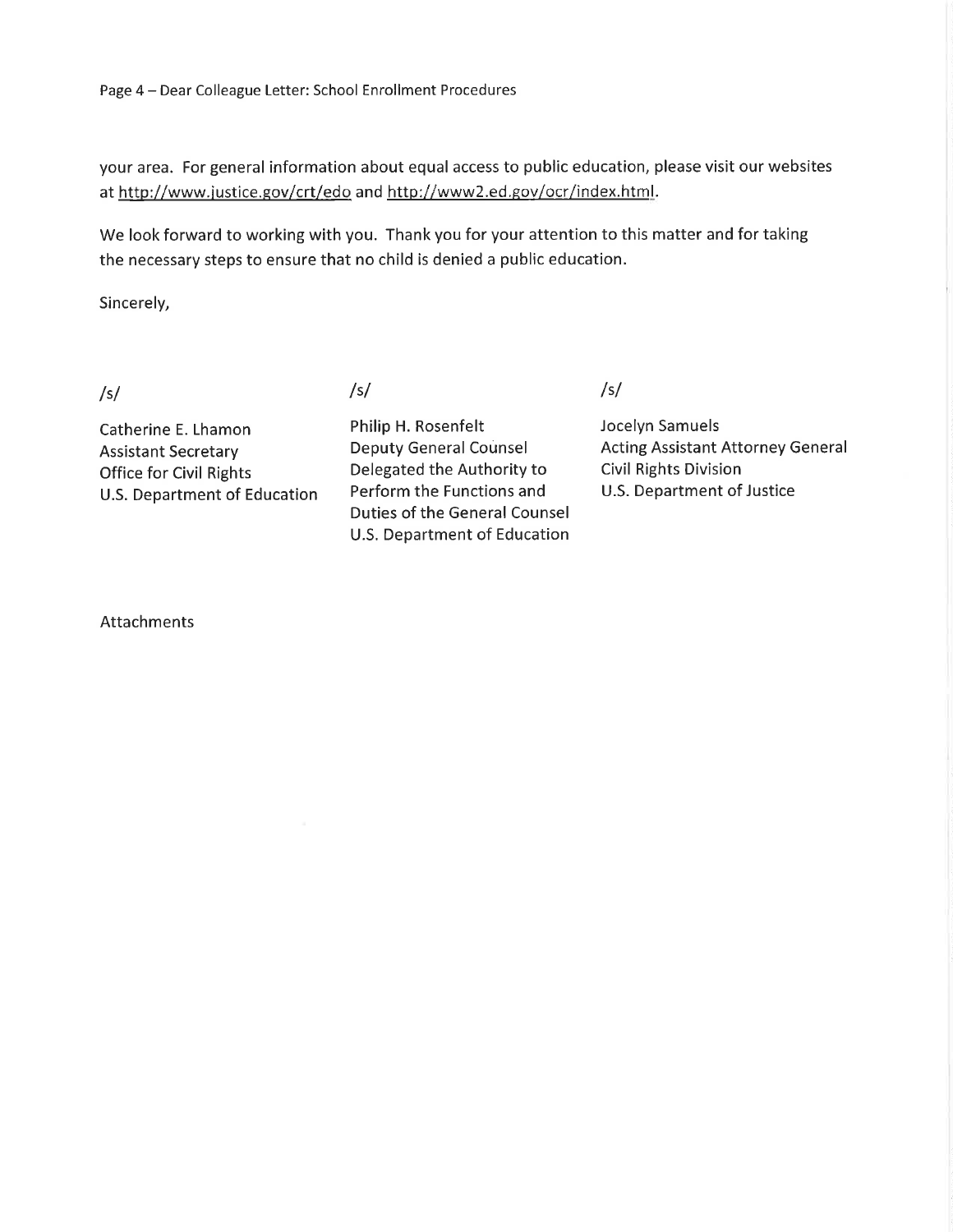

U.S. Department of Justice Civil Rights Division

U.S. Department of Education Office for Civil Rights Office of the Generol Counsel



## Fact Sheet: lnformation on the Rights of All Children to Enroll in School

All children in the United States are entitled to equal access to a basic public elementary and secondary education regardless of their actual or perceived race, color, national origin, citizenship, immigration status, or the status of their parents/guardians. School districts that either prohibit or discourage, or maintain policies that have the effect of prohibiting or discouraging, children from enrolling in schools because they or their parents/guardians are not U.S. citizens or are undocumented may be in violation of Federal law.

Below are some examples of acceptable enrollment policies, such as requesting proof of residency in the school district, as well as policies that may <u>not</u> be used by schools to deny enrollment to your child.

#### **Proof of Residency in the School District.**

- a School officials may request proof that you live within the boundaries of the school district. School districts typically accept a variety of documents for this purpose, such as copies of phone and water bills, lease agreements, affidavits, or other documents. A school district's requirements to establish residency must be applied in the same way for all children.
- A school district may not ask about your or your child's citizenship or immigration status to establish residency  $\ddot{\phantom{0}}$ within the district, nor may a school district deny a homeless child (including a homeless child who is undocumented) enrollment because he or she cannot provide the required documents to establish residency.
- While a school district may choose to include a parent's state-issued identification or driver's license among the documents that can be used to establish residency, a school district may not require such documentation to establish residency or for other purposes where such a requirement would unlawfully bar a student whose parents are undocumented from enrolling in school. a

#### Proof of Aae.

- School officials may request documentation to show that a student falls within the school district's minimum and maximum age requirements. School districts typically accept a variety of documents for this purpose, such as a religious, hospital, or physician's certificate showing date of birth; an entry in a family bible; an adoption record; an affidavit from a parent; a birth certificate; or previously verified school records. a
- Although a school district might request documents such as those listed above to verify your child's age, <sup>a</sup> school district may not prevent or discourage your child from enrolling in or attending school because he or she lacks a birth certificate or has records that indicate a foreign place of birth, such as a foreign birth certificate. a